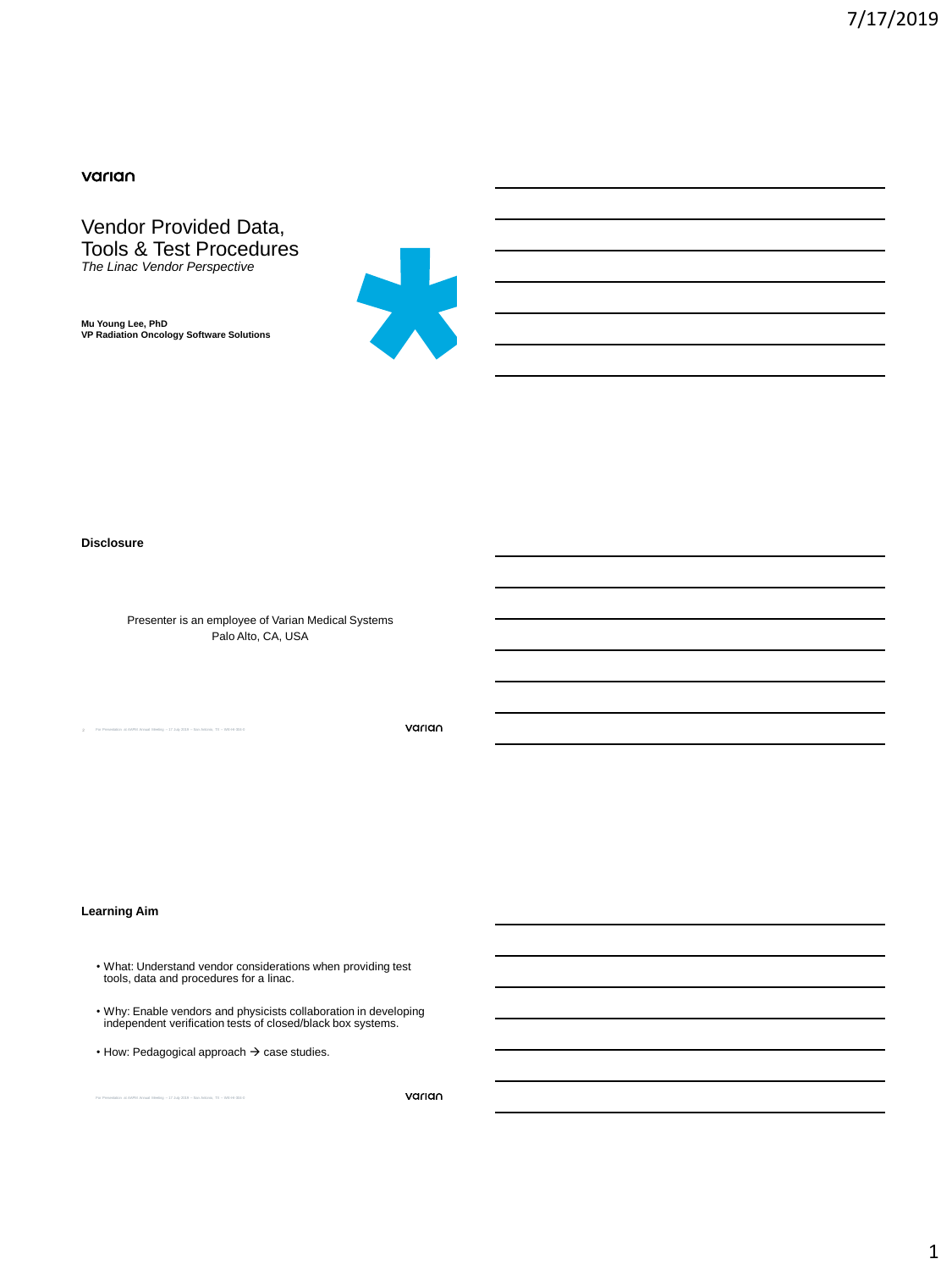### **What Guides Our Thinking?**

- Precedents
- −Established practices
- − Documented vs undocumented
- − Regional differences • Publications
- −Professional society
- − Regulatory bodies and agencies
- − Journals & Books
- Prescience
- −What might the future look like?

|                                                                                        | <br>141.00<br><b>All revous</b><br>AC N                                     | between the disposable stated whereas determined and<br>St.Mill. and research                                     | Streethed Dogs Determination is<br>Concret Dean Defenters<br>Local on Standards of Alternbed Brow to |
|----------------------------------------------------------------------------------------|-----------------------------------------------------------------------------|-------------------------------------------------------------------------------------------------------------------|------------------------------------------------------------------------------------------------------|
| ecedents                                                                               | From: Automatic digest proces    dff<br>To Democrats at ARTICLES CO., 1994. |                                                                                                                   |                                                                                                      |
| Established practices                                                                  | MEDIVINISM Digest - 56 Apr.                                                 |                                                                                                                   |                                                                                                      |
| Documented vs undocumented                                                             | 2007 to 19 Jun 2007<br>(#2007-46)                                           |                                                                                                                   |                                                                                                      |
|                                                                                        | sing to 2007 at a college<br>77 Forest C Link School                        |                                                                                                                   |                                                                                                      |
| Regional differences                                                                   |                                                                             |                                                                                                                   |                                                                                                      |
|                                                                                        | There is one reasonge totaling 20 ines.<br>in this incon-                   |                                                                                                                   |                                                                                                      |
| <b>ublications</b>                                                                     | trains of the six                                                           |                                                                                                                   | DIN<br><b>INN GRAY JI</b>                                                                            |
|                                                                                        | <b>BJR Supplement 2</b>                                                     | <b>STATI AND RD TO AND</b>                                                                                        | Superiorist<br>US-Mail J (1998-19                                                                    |
| Professional societv                                                                   | <b>Central Axis</b>                                                         |                                                                                                                   |                                                                                                      |
| Regulatory bodies and                                                                  | <b>Depth Dose Data</b><br>for Use in                                        | Medical electron accelerators -                                                                                   |                                                                                                      |
| agencies                                                                               | Radiotherapy:                                                               | Part 3: Rales for construction of shrucharat radiation protection<br>Enable frampleton of Dist 6547-2-2014-63     |                                                                                                      |
|                                                                                        | 1996                                                                        | sche Elektronenbeachleuniger Anlagen                                                                              |                                                                                                      |
| lournals & Books                                                                       |                                                                             | Tel 2 Regeln für die Auslegung des baufohen Direkterschutzes.<br>Enable Per Liberationna von Diff. 65c7-2-2014-02 |                                                                                                      |
|                                                                                        |                                                                             |                                                                                                                   |                                                                                                      |
| escience:                                                                              |                                                                             |                                                                                                                   |                                                                                                      |
| Vhat might the future look like?                                                       |                                                                             | <b>GP</b>                                                                                                         | <b>IEC</b>                                                                                           |
|                                                                                        |                                                                             |                                                                                                                   |                                                                                                      |
|                                                                                        |                                                                             |                                                                                                                   |                                                                                                      |
| For Presentation at AAPM Annual Meeting - 17 July 2019 - San Antonio, TX - WE-HI-304-0 |                                                                             |                                                                                                                   | varıan                                                                                               |

### **Case 1: Product Specifications**

- Product specification is a form of vendor-provided *data*
- − Sets a baseline value at acceptance for future machine QA activities

| - How to define "flatness" for FFF beam<br>if linac only has FFF beams?                                          | Figure 1: Beam Profile 28 cm x 28 cm            |
|------------------------------------------------------------------------------------------------------------------|-------------------------------------------------|
| $\label{eq:unflattness} Unflattness = \frac{\text{Dose}_{\text{central axis}}}{\text{Dose}_{\text{X.eff-axis}}}$ | dutch New                                       |
| A. Fogliata et al. Med Phys 39 (10). Oct 2012, pp 6455-<br>6464                                                  | c                                               |
| - Define the reciprocal of the<br>"Unflatness" as a product specification<br>called "Off-Axis Intensity"         | $\overline{a}$<br>OFF AXIS (cm)<br>13,740       |
| For Presentation at AAPM Annual Meeting - 17 July 2019 - San Antonio, TX - WE-HI-304-0                           | <b>Example from a product spec sheet</b><br>var |

### **Case 2: System Self-Test**

For Presentation at AAPM Annual Meeting – 17 July 2019 – San Antonio, TX – WE-HI-304-0

• Equipment (H/W or S/W) as a vendor-provided *tool* − Hardware: A reproducibly position-able radiopaque phantom − Software: Analyzes MV, kV, gantry, couch, isocenter alignment − Designed to fit the index features on couch − Labeling to show where on the couch to place − Notch to accommodate 30 cm x 30 cm slab phantom − Used for system self-test; was not designed to be a QA product − Y. Li *et al*, JACMP **19** (5), Sept 2018, pp 375-382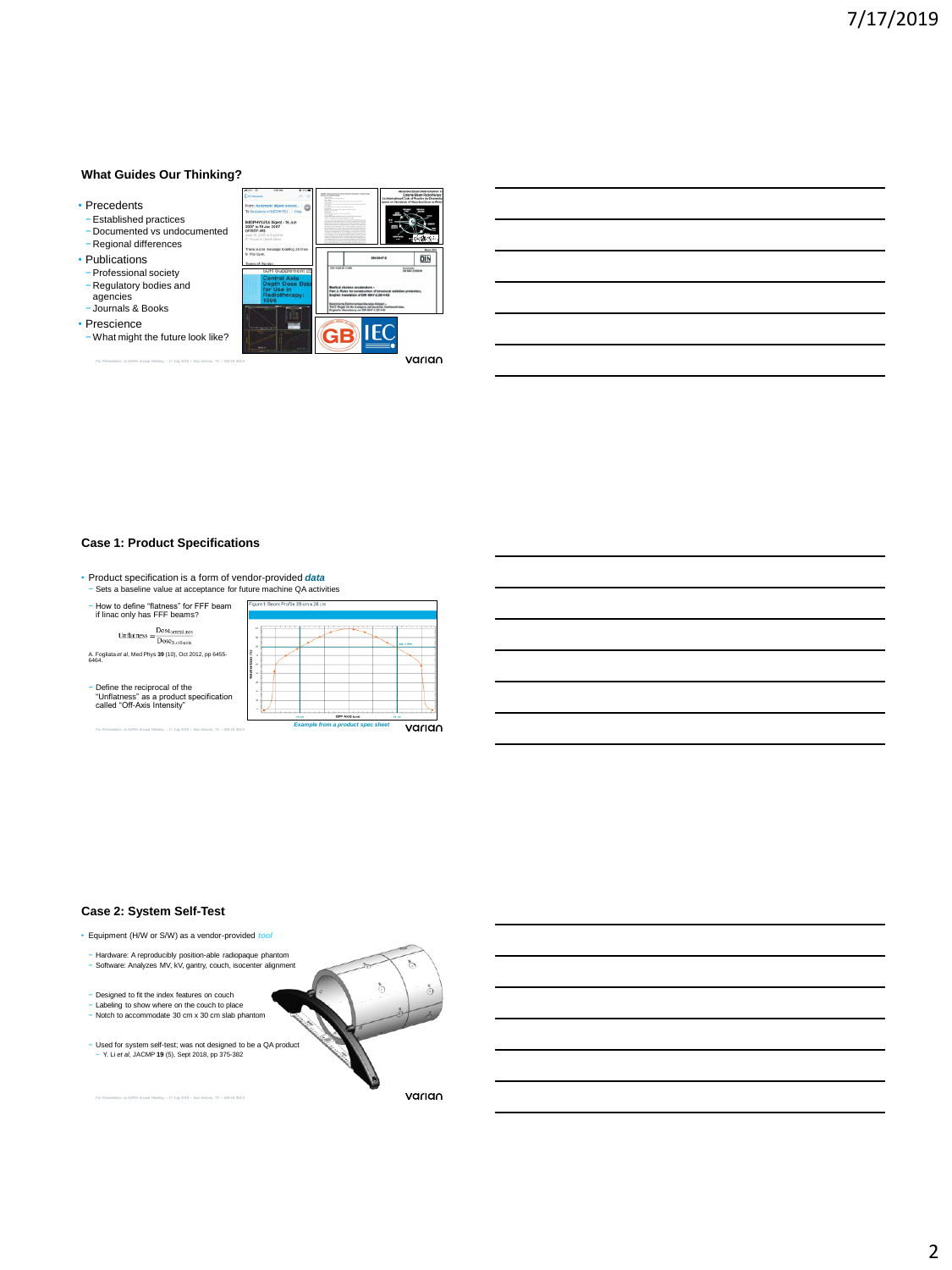### **Case 3: What if I Want to Use It as "QA"?**

- User can choose to validate black-box tool for routine QA
- 
- 
- 



For Presentation at AAPM Annual Meeting – 17 July 2019 – San Antonio, TX – WE-HI-304-0

varian

### **Case 4: What about dose calibration?**

- A vendor-provided absolute dosimetry *procedure* may be necessary if there is new type of linac.
- 
- − May be the case if standard reference setup is not feasible − 10 cm x 10 cm square flattened beam − R. Alfonso *et al* MedPhys **35** (11) Nov 2008, pp 5179-86
- − Water phantom doesn't fit into machine geometry
- Vendors look to the publications for guidance − May need to build a composite approach using multiple published references

For Presentation at AAPM Annual Meeting – 17 July 2019 – San Antonio, TX – WE-HI-304-0



varian

### **Case 4: What about dose calibration?**

• Example: What if only FFF beam is available on a linac? − Large Pion recombination factor because of high dose per pulse? − S. Kry *et al*, JACMP **13** (6) Nov 2012, pp 318-325

- − Electron contamination in the absence of flattening filter? − S.A.M. Lloyd *et al*, JACMP 21 May 2018, doi.org/10.1002/acm2.12349
- Example: What if vendor-defined reference field is "small"? − Small ion chambers with high-Z materials affect the calibration?

| Motivate Stuffworth                                      | Report Australia Council (1995 Monteed Road, Edward Streets, Council                                                                                                                                                                                                                                                                                                                                                                                                                                                                                                                                                                                                                                                                                                                                                                                                                                                                                                                                                                                                                                                                                     |
|----------------------------------------------------------|----------------------------------------------------------------------------------------------------------------------------------------------------------------------------------------------------------------------------------------------------------------------------------------------------------------------------------------------------------------------------------------------------------------------------------------------------------------------------------------------------------------------------------------------------------------------------------------------------------------------------------------------------------------------------------------------------------------------------------------------------------------------------------------------------------------------------------------------------------------------------------------------------------------------------------------------------------------------------------------------------------------------------------------------------------------------------------------------------------------------------------------------------------|
|                                                          |                                                                                                                                                                                                                                                                                                                                                                                                                                                                                                                                                                                                                                                                                                                                                                                                                                                                                                                                                                                                                                                                                                                                                          |
| Lion Debbat                                              | England of Married ATT Stations Number Modern Missouri ATES                                                                                                                                                                                                                                                                                                                                                                                                                                                                                                                                                                                                                                                                                                                                                                                                                                                                                                                                                                                                                                                                                              |
| <b>Gordon More</b><br>Aug 7640                           | <b>Brigador of Bulletin Photo: 45 E.A.</b><br>and all processible paid. A fell all the top state the set                                                                                                                                                                                                                                                                                                                                                                                                                                                                                                                                                                                                                                                                                                                                                                                                                                                                                                                                                                                                                                                 |
| <b>Robert All Montgomers</b>                             | Will shares in Care, Automotives Corp. (Will By Any Street, New York)                                                                                                                                                                                                                                                                                                                                                                                                                                                                                                                                                                                                                                                                                                                                                                                                                                                                                                                                                                                                                                                                                    |
| <b>Fault of Ity Brown</b><br>Richa Grana Associa Castale | Automobile of Automobile Plant Transitioning Education Income 177 (Transition                                                                                                                                                                                                                                                                                                                                                                                                                                                                                                                                                                                                                                                                                                                                                                                                                                                                                                                                                                                                                                                                            |
| <b>Baltimo Baltimo</b>                                   | Assistant dealers of Transfer to and The Archael Challenging, Manufacturi 2004                                                                                                                                                                                                                                                                                                                                                                                                                                                                                                                                                                                                                                                                                                                                                                                                                                                                                                                                                                                                                                                                           |
| Art Secretary Corp.                                      | Multiple Moura line, 44 kill Edmonton, MATCA-AC Avenue, Martinet, Cheffer, Chevett,                                                                                                                                                                                                                                                                                                                                                                                                                                                                                                                                                                                                                                                                                                                                                                                                                                                                                                                                                                                                                                                                      |
| AREAM TOWAY WEEK                                         | Beautifules 2015 accept Military 2011 accept by additional Milayari 2011.                                                                                                                                                                                                                                                                                                                                                                                                                                                                                                                                                                                                                                                                                                                                                                                                                                                                                                                                                                                                                                                                                |
|                                                          | As addition to the AMWH TO FE period for the determining of aborted does to want to<br>procedure show boxes is provided. The addition continue the structure had not in Work-<br>be not it, das for phone hum. Send in Moto Carb southern, an attended and room.<br>besides an inch is maintain in access and contains of its statute residentials.<br>The compression of the associated budget to discussions absorbed does to make at the schools of<br>way an interfect staff for markeds of suit company Autured Finds, the continues of<br>excessed department of No. 2008-2-80 Council N.A. (concentrate the first excession<br>of the addition will be straightforward, pressing than be used to private busine with Wo fit. The<br>shares introduced to the count are expectly move, allowed two excess policies, and a policie<br>procedural changes for and retail second the papertrait that the first and by mode of all over the transfer of<br>interference this address on till and in country and and it by done a cost of the press from colline.<br>the 20 William and American of Plaza as a Modern Higgs for an exhibit that manners |
|                                                          | for work shore found. Amount polosyl, heatable charity, bust politic constraint between                                                                                                                                                                                                                                                                                                                                                                                                                                                                                                                                                                                                                                                                                                                                                                                                                                                                                                                                                                                                                                                                  |

For Presentation at AAPM Annual Meeting – 17 July 2019 – San Antonio, TX – WE-HI-304-0

### varian

# 3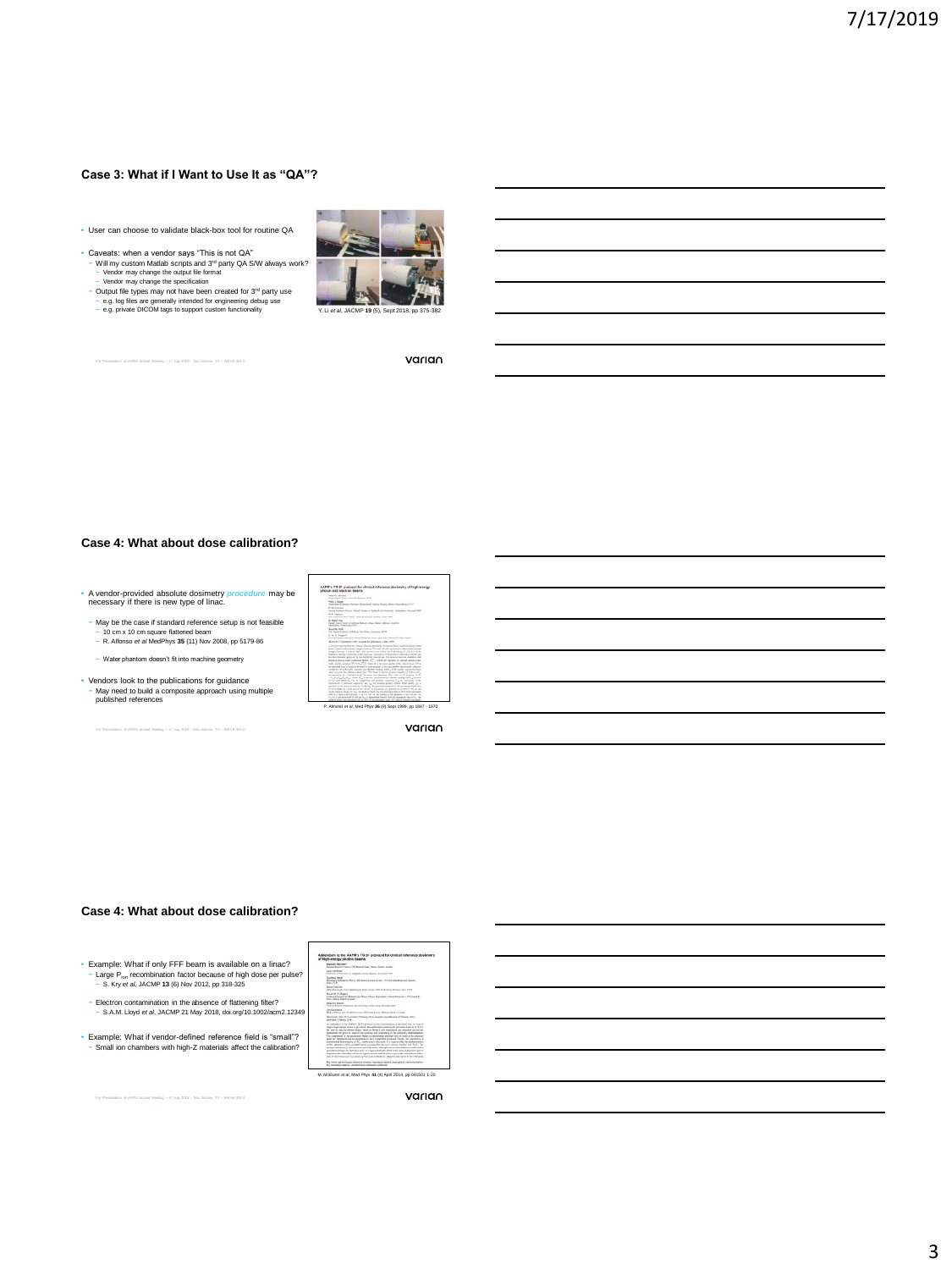### **Case 5: Linac Beam Data**

• Assist in commissioning by providing beam *data*

For Presentation at AAPM Annual Meeting – 17 July 2019 – San Antonio, TX – WE-HI-304-0



- 
- − Detector type(s) − Scanning protocol − Example TPS beam model calculations
- T

varian

### **Case 6: Sometimes Vendor Has to Provide Procedure**

• How to set up water phantom SSD (*procedure*) in the absence of a front pointer

- 
- 

- Use the EPID?<br>  $\sim$  A first guess: put a radiopaque object at depth of 100 cm - SSD?<br>  $\sim$  Vendor recommended procedure<br>  $\sim$  - Wendows agently ande such that,<br>  $\sim$  ... there exists a garrity ande such that,<br>  $\sim$  ...



For Presentation at AAPM Annual Meeting – 17 July 2019 – San Antonio, TX – WE-HI-304-0

varian

### **Case 7: IEC 60976**

• Vendor-provided *data* per regulatory compliance requirement

- Regional differences in medical device regulations<br>- For some line characteristics, IEC allows for provision of data that differs<br>from recommended standard value: "should"<br>- The Chinese GB standard does not allow for dev
- 



For Presentation at AAPM Annual Meeting – 17 July 2019 – San Antonio, TX – WE-HI-304-0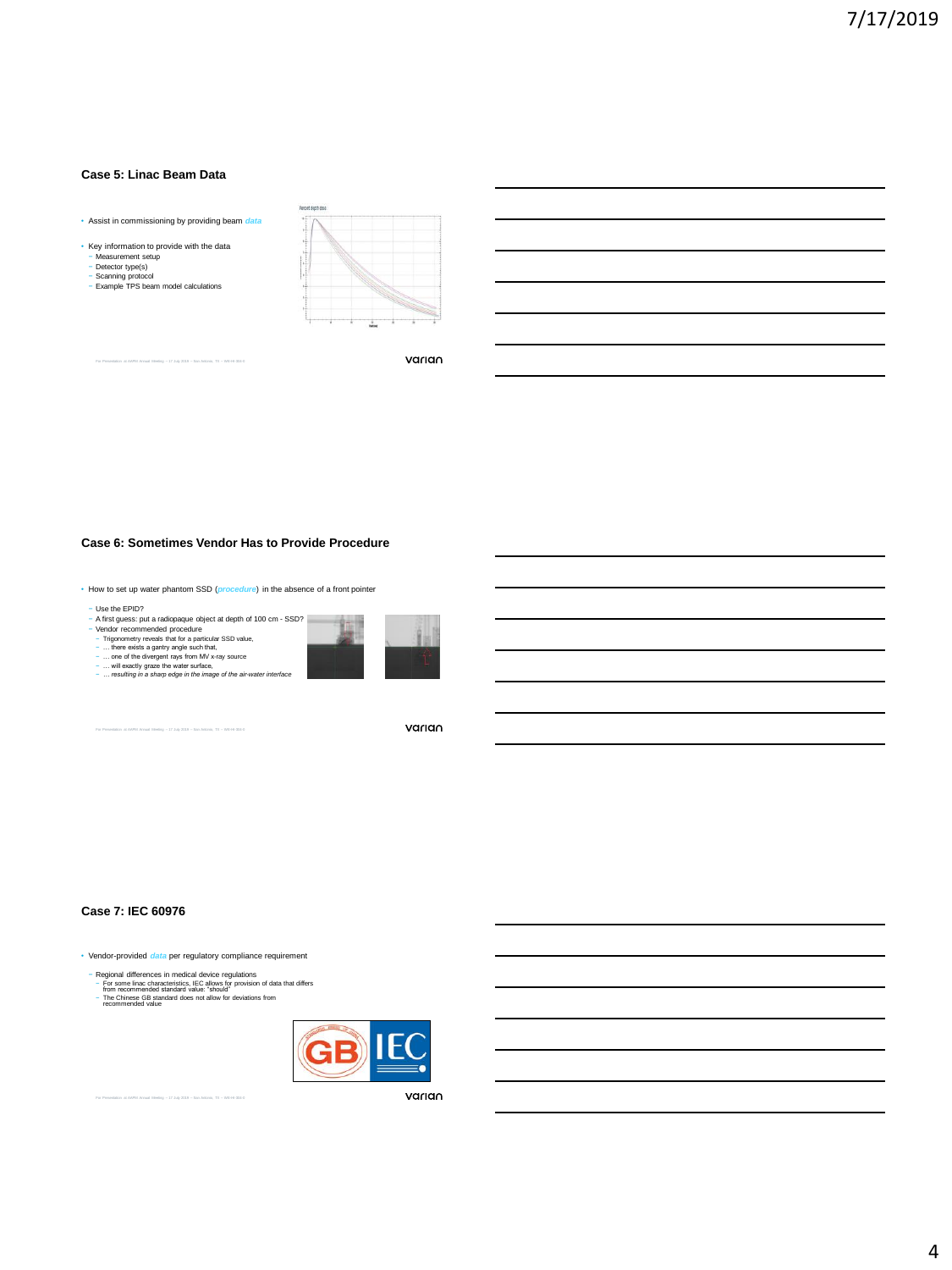# **Case 8: Hounsfield Phantom**

• Vendor-provided *tool* per regulatory compliance requirement in India and USA



For Presentation at AAPM Annual Meeting – 17 July 2019 – San Antonio, TX – WE-HI-304-0



varian

### **Case 9: VMAT test trajectory**



### **Case 10: Physics QA Requirements**

• How to apply TG-142 for a treatment delivery system that doesn't look like a conventional linac?

• Vendor can get user up to speed quickly by enumerating the relevant aspects of TG-142

RELEVANT TG142 QA TASKS<br>• Daily 6 of 17<br>• Weekly 1 of 1<br>• Monthly 21 of 38<br>• Annual 28 of 52<br>• Total 56 of 108 (52%) applicable

- 
- 
- 
- 

 $M$ eeting  $-17$  July 2019 – San